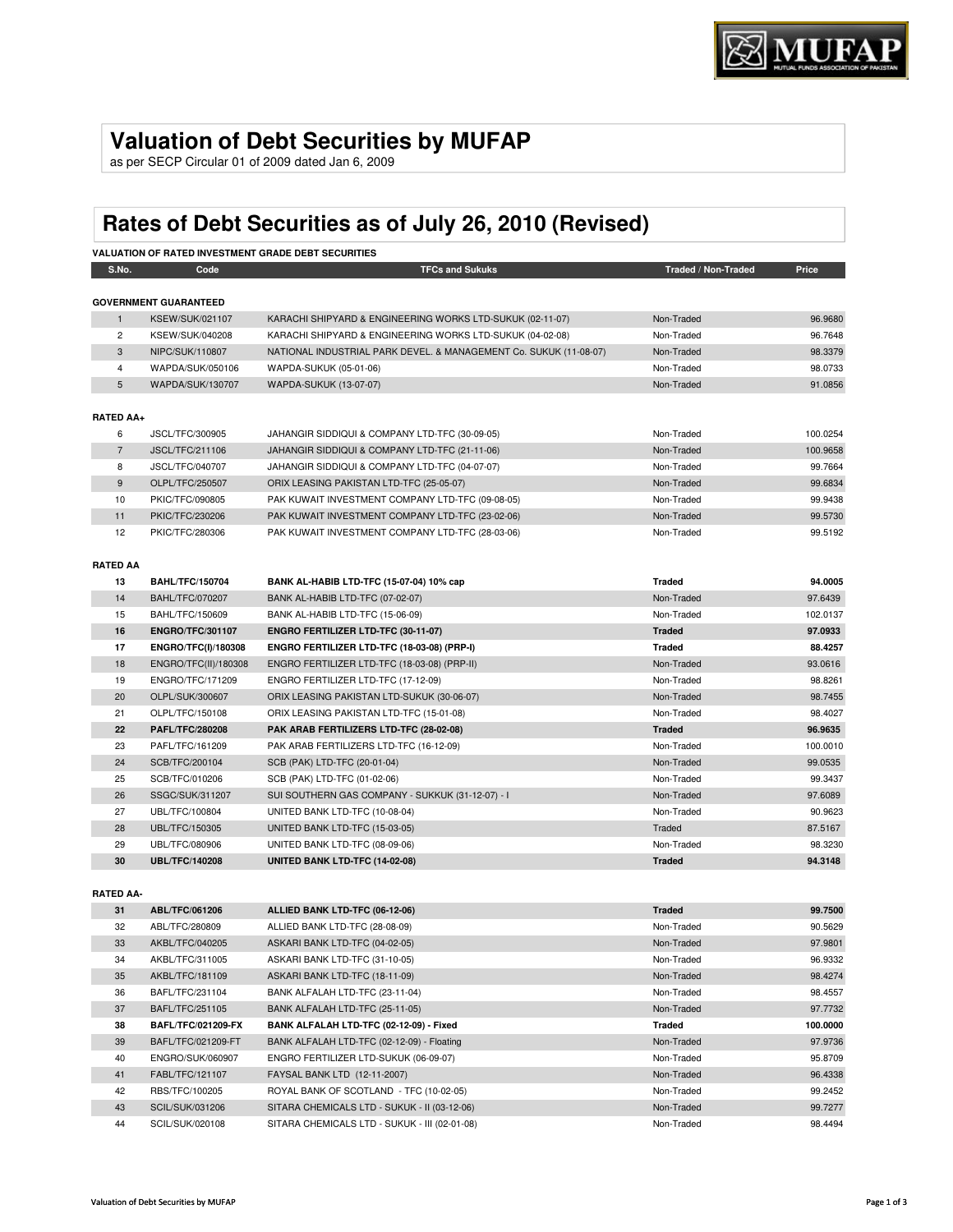### **VALUATION OF NON-RATED DEBT SECURITIES**

| S.No. | Code            | <b>TFCs and Sukuks</b>                     | Traded / Non-Traded | <b>Price</b> |  |
|-------|-----------------|--------------------------------------------|---------------------|--------------|--|
|       | AAHL/TFC/230806 | AL ABBAS HOLDINGS (PVT) LTD-TFC (23-08-06) | Non-Traded          | 75.0000      |  |
|       | CTM/TFC/170604  | CRESCENT TEXTILE MILLS LTD-TFC (17-06-04)  | Non-Traded          | 75.0000      |  |

| <b>VALUATION OF NON-RATED INVESTMENT GRADE DEBT SECURITIES</b> |                 |                                    |                     |              |
|----------------------------------------------------------------|-----------------|------------------------------------|---------------------|--------------|
| S.No.                                                          | Code            | <b>TFCs and Sukuks</b>             | Traded / Non-Traded | <b>Price</b> |
|                                                                | DAWH/SUK/180907 | DAWOOD HERCULES-SUKUK (18-09-07)   | Non-Traded          | 98.1160      |
|                                                                | SEL/SUK/160707  | SITARA ENERGY LTD-SUKUK (16-07-07) | Non-Traded          | 98.0205      |

| <b>RATED BBB-</b> |                 |                               |            |         |
|-------------------|-----------------|-------------------------------|------------|---------|
| 79*               | PAFL/TFC/140108 | AGRITECH LTD-TFC (14-01-08)   | Non-Traded | 76.1159 |
| $80*$             | PAFL/SUK/060808 | AGRITECH LTD-SUKUK (06-08-08) | Non-Traded | 74.6362 |
|                   |                 |                               |            |         |

**S.No. Code TFCs and Sukuks Traded / Non-Traded Price** 1\* EHL/SUK/310308 EDEN HOUSING LTD.- SUKUK (31-03-08) Non-Traded Non-Traded 71.4747 2\*\* FDIBL/TFC/110907 FIRST DAWOOD INVESTMENT BANK LTD. TFC (11-09-07) Non-Traded 70.9689 3 GLL/TFC/040708 GRAYS LEASING LTD. - TFC (04-07-08)<br>4\*\*\* SPLC/TFC/130308 SAUDI PAK LEASING COMPANY LTD-TFC (13-03-08) Non-Traded Non-Traded 72.7827 Non-Traded 72.7827 A\*\* SPLC/TFC/130308 SAUDI PAK LEASING COMPANY LTD-TFC (13-03-08) Non-Traded Non-Traded 72.7827

#### **VALUATION OF RATED NON-INVESTMENT GRADE DEBT SECURITIES**

| #REF!             | SSML/SUK/270907  | SHAHMURAD SUGAR MILLS LTD-SUKUK (27-09-07) | Non-Traded | 95.5501 |  |
|-------------------|------------------|--------------------------------------------|------------|---------|--|
| <b>RATED BBB+</b> |                  |                                            |            |         |  |
| #REF!             | QTML/SUK/260908  | QUETTA TEXTILE MILLS LTD-SUKUK (26-09-08)  | Non-Traded | 83.3644 |  |
| #REF!             | SEARL/TFC/090306 | SEARLE PAKISTAN LTD-TFC (09-03-06)         | Non-Traded | 98.0256 |  |
| #REF!             | SMEL/TFC/160708  | SME LEASING LTD-TFC (16-07-08)             | Non-Traded | 96.3176 |  |
| <b>RATED BBB</b>  |                  |                                            |            |         |  |
| #REF!             | TELE/TFC/270505  | TELECARD LTD-TFC (27-05-05)                | Non-Traded | 90.3959 |  |
| #REF!             | TRIBL/TFC/151105 | TRUST INVESTMENT BANK LTD-TFC (15-11-05)   | Non-Traded | 98.8535 |  |
| #REF!             | TRIBL/TFC/040708 | TRUST INVESTMENT BANK LTD-TFC (04-07-08)   | Non-Traded | 89.0666 |  |
|                   |                  |                                            |            |         |  |
| <b>DATED DDD</b>  |                  |                                            |            |         |  |

## #REF! WTL/TFC/071008 WORLDCALL TELECOM LTD-TFC (07-10-08) Non-Traded 95.1952 **RATED A-** #REF! AVH/TFC/300409 AVARI HOTELS-TFC (30-04-09) Non-Traded 93.4921

| RATED A |                        |                                                |            |         |
|---------|------------------------|------------------------------------------------|------------|---------|
| 59      | AZLC/TFC/050907        | ALZAMIN LEASING CORPORATION LTD-TFC (05-09-07) | Non-Traded | 99.8197 |
| 60      | AZLM/TFC/120508        | AL-ZAMIN LEASING MODARABA LTD-TFC (12-05-08)   | Non-Traded | 97.0400 |
| 61      | AML/SUK/210108         | AMTEX LTD.-SUKUK (21-01-08)                    | Non-Traded | 94.2656 |
| 62      | EBL/SUK/080908         | EDEN BUILDERS LTD. - SUKUK (08-09-08)          | Non-Traded | 95.9144 |
| 63      | JDWS/SUK/190608        | JDW SUGAR MILLS LTD. SUKUK (19-06-08)          | Non-Traded | 93.9573 |
| 64      | <b>JDWS/TFC/230608</b> | JDW SUGAR MILLS LTD. TFC (23-06-08)            | Non-Traded | 93.9240 |
| 65      | OPTI/TFC/101007        | OPTIMUS LTD - TFC (10-10-07)                   | Non-Traded | 96.3089 |
| #REF!   | TRAKKER/TFC/150907     | TRAKKER (15-09-07) - PPTFC                     | Non-Traded | 99.2347 |
| #REF!   | WTL/TFC/281106         | WORLDCALL TELECOM LTD.TFC (28-11-06)           | Non-Traded | 98.3698 |

#### **RATED A**

| <b>RATED A+</b> |       |                        |                                                                     |               |         |
|-----------------|-------|------------------------|---------------------------------------------------------------------|---------------|---------|
|                 | 45    | AASML/TFC/211107       | AL ABBAS SUGAR MILLS LTD-TFC (21-11-07)                             | Non-Traded    | 96.9395 |
|                 | 46    | CPBM/SUK/250907        | CENTURY PAPER & BOARD MILLS LTD- SUKUK (25-09-07)                   | Non-Traded    | 95.8871 |
|                 | 47    | EIBL/TFC/150307        | ESCORTS INVESTMENT BANK LTD-TFC (15-03-07)                          | Non-Traded    | 99.2012 |
|                 | 48    | FRSCL(A)/TFC/170107    | FINANCIAL REC'BLES SEC'ZATION CO. LTD-TFC CLASS "A"                 | Non-Traded    | 97.1089 |
|                 | 49    | FRSCL(B)/TFC/170107    | FINANCIAL REC'BLES SEC'ZATION CO. LTD-TFC CLASS "B"                 | Non-Traded    | 97.1089 |
|                 | 50    | HBFC/SUK/080508        | HOUSE BUILDING FINANCE CORPORATION LTD - SUKUK (08-05-08)           | Non-Traded    | 95.4483 |
|                 | 51    | IGIBL/TFC/110706       | IGI INV. BANK LTD-TFC (FIRST INT'I INV. BANK LTD. - TFC) (11-07-06) | Non-Traded    | 99.1232 |
|                 | 52    | KASBS/TFC/270607       | KASB SECURITIES LTD- TFC (27-06-07)                                 | Non-Traded    | 97.6662 |
|                 | 53    | <b>NIB/TFC/050308</b>  | <b>NIB BANK LTD-TFC (05-03-08)</b>                                  | <b>Traded</b> | 95.9497 |
|                 | $52*$ | PACE/TFC/150208        | PACE (PAKISTAN) LTD-TFC (15-02-08)                                  | Non-Traded    | 92.3686 |
|                 | 53    | PMCL/TFC/310506        | PAKISTAN MOBILE COMMUNICATION LTD-TFC (31-05-06)                    | Non-Traded    | 98.7006 |
|                 | 54    | PMCL/TFC/011007        | PAKISTAN MOBILE COMMUNICATION LTD-TFC (01-10-07)                    | Non-Traded    | 98.9018 |
|                 | 55    | <b>PMCL/TFC/281008</b> | PAKISTAN MOBILE COMMUNICATION LTD-TFC (28-10-08)                    | <b>Traded</b> | 88.5833 |
|                 | 56    | PEL/SUK/280907         | PEL-SUKUK (28-09-07)                                                | Non-Traded    | 98.0091 |
|                 | 57    | PEL/SUK/310308         | PEL-SUKUK (31-03-08)                                                | Non-Traded    | 92.8825 |
|                 | 58    | <b>SNBL/TFC/050505</b> | <b>SONERI BANK LTD-TFC (05-05-05)</b>                               | Traded        | 99.0716 |